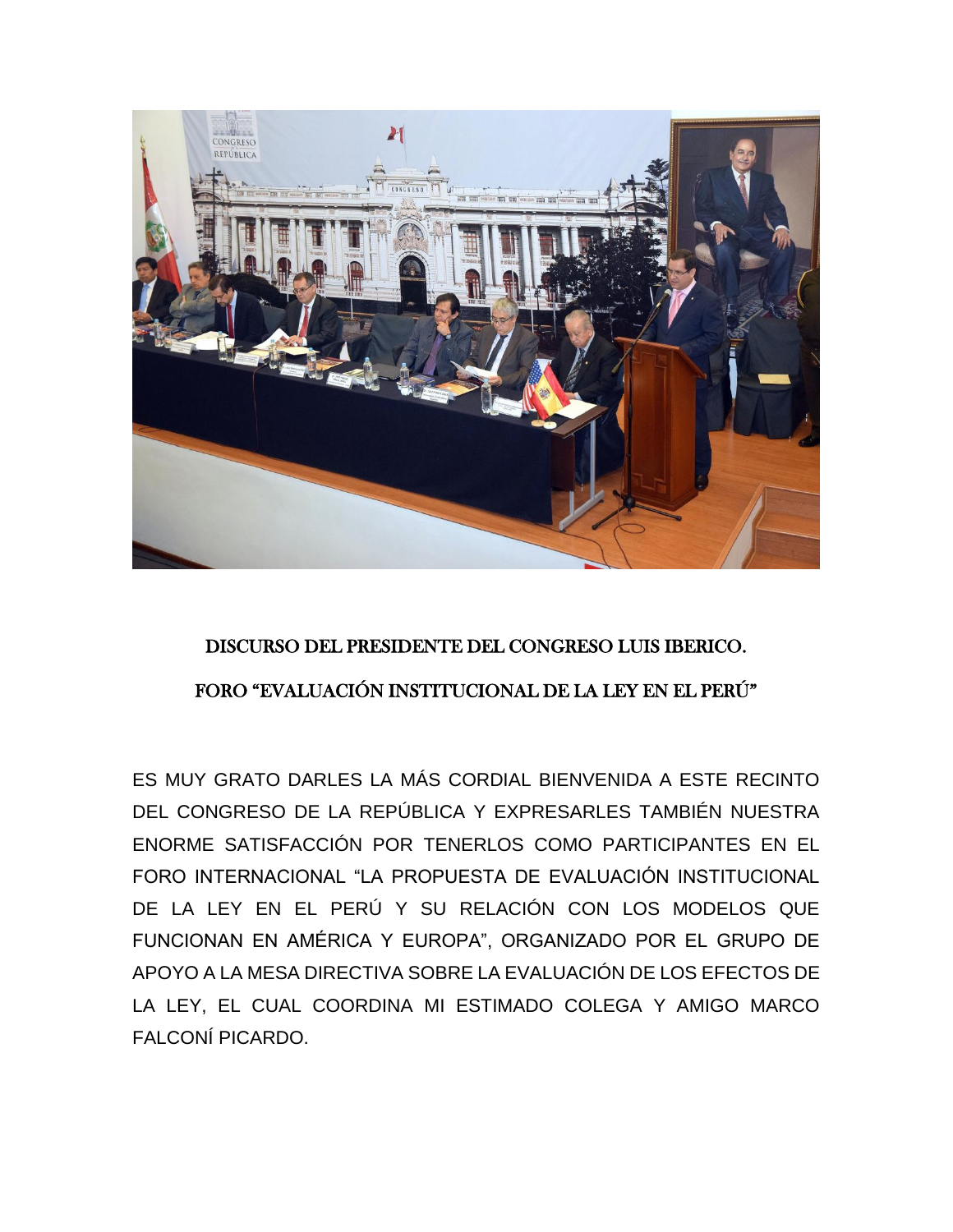SALUDO DE MANERA MUY ESPECIAL A LOS ILUSTRES EXPOSITORES, A QUIENES NOS VISITAN DESDE OTRAS NACIONES Y A LOS COMPATRIOTAS, CUYO CONOCIMIENTO ESPECIALIZADO Y ALTO GRADO DE REFLEXIÓN CIENTÍFICA – EN LO JURÍDICO Y SOCIAL – ABRIRÁ SIN DUDA ALGUNA NUEVOS HORIZONTES PARA LA PRODUCCIÓN LEGISLATIVA EN NUESTRO PAÍS.

SABEMOS TODOS QUE LA LEY ES SOLO UNA DE LAS FUENTES FORMALES DEL DERECHO. QUE DEBE SER JUSTA, GENERAL, CLARA, FACTIBLE, PROVECHOSA Y OBLIGATORIA. QUE EMANA DE UN PODER COMPETENTE Y QUE SE FORMULA CON CRITERIO DE PERMANENCIA EN EL TIEMPO.

LO QUE NO TODOS SABEN O SABEMOS, ES UTILIZAR ADECUADAMENTE UN MECANISMO DE SEGUIMIENTO Y ESTUDIO DE SUS CONSECUENCIAS EN LA SOCIEDAD. UN MECANISMO QUE, PRECISAMENTE, NOS PERMITA DETERMINAR LA COHERENCIA DE LA LEY CON LOS ENUNCIADOS QUE LA SUSTENTAN: SU CARÁCTER JUSTO, GENERAL, CLARO, FACTIBLE Y PROVECHOSO.

LA EXISTENCIA DE MÁS DE 30 MIL LEYES EN NUESTRO HISTORIAL LEGISLATIVO REVELA UN DESCUIDO FLAGRANTE DE LAS PAUTAS CON LAS CUALES LA MAYORÍA DE ELLAS FUERON CONCEBIDAS. SE TRATÓ DE NORMAS PROMOVIDAS SEGÚN LOS ESTRECHOS CARTABONES DE LA COYUNTURA O CARENTES DEL RIGOR DE LA PERPETUIDAD.

MUCHAS VECES LA LEY FUE UNA HERRAMIENTA VACÍA QUE JAMÁS ATERRIZÓ EN LAS EXPECTATIVAS DE BIENESTAR DEL PUEBLO, O SE LA IMPULSÓ PARA SATISFACER LOS APETITOS DE ALGUNOS GRUPOS MINORITARIOS. EL PEOR CASTIGO QUE TUVO EN EL SENTIMIENTO POPULAR FUE HACER EXTENSIVA Y FAMOSA AQUELLA FRASE LAPIDARIA CON LA CUAL SE INVITABA A BURLAR SU IMPERIO: "EN EL PERÚ, HECHA LA LEY, HECHA LA TRAMPA".